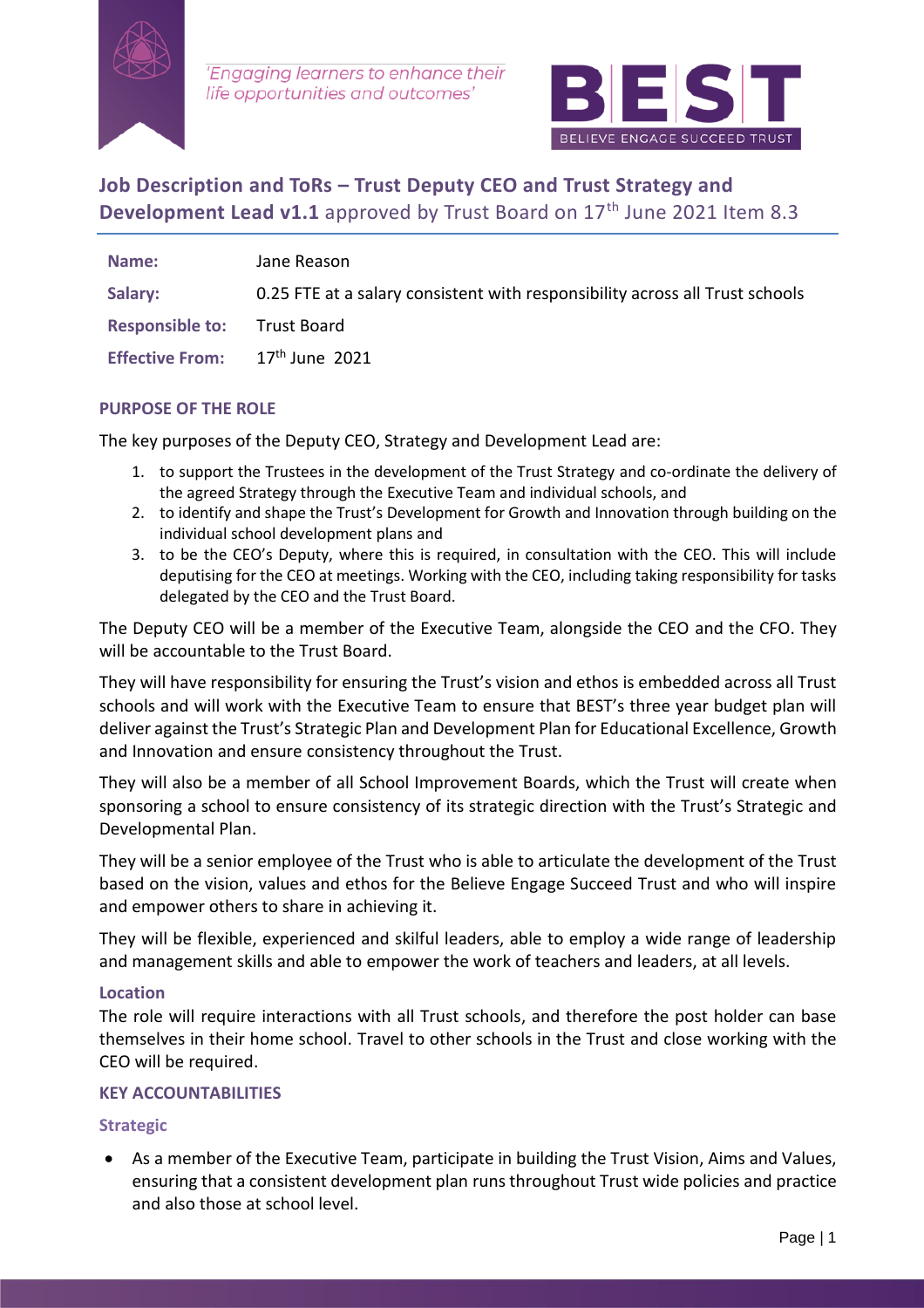- Be influential in the shaping and delivery of the Trust Strategic Plan (TSP); by working with the Trust CEO throughout its' development and implementation.
- Responsible for the Trust wide articulation and coherent messaging of the Strategy to all the Trust's audiences.
- Support the Trust Board in the monitoring and ongoing reporting of the Trust Strategy delivery & development.
- Shape the Trust's Development Plan (TDP).
- Work with all BEST schools to empower the delivery of the agreed TSP and TDP.
- In support of the Trust's Vision to be recognised as a leader of innovation in education, take the lead in ensuring the Trust and its schools are at the forefront of innovation in learning, identifying the impact of national and local policies and developments, and the latest research in education appropriate for Trust school settings.
- Ensure senior leaders are well briefed on innovations.
- Create a culture of continual improvement and be an inspirational leader, committed to the highest achievement for the Trust's work.
- Attend meetings as the CEO's Deputy and take responsibility for tasks delegated from the CEO and the Trust Board
- Attend Trust Board meetings, as an invitee when requested to ensure ; they are fully conversant with the Trust's stance on matters.

#### **Leadership and Management**

- Be proactive and drive the strategic and development priorities, ensuring that the TDP is aligned fully and in tune with both the TSP and individual school improvement / development plans.
- Work with the CEO and school leadership teams to create a culture of continuous improvement and talent development across the Trust, through developing and embedding, in all schools, a peer review and mentoring structure built on best practice across a number of other sectors, not just education.

#### **Financial Management**

- Work with the Executive Team, especially the CFO to ensure that BEST's three year budget plan will deliver against the TDP.
- Working with the Executive Team to explore ways to enhance the income for BEST and Trust schools in line with the TSP, linking any bids with clearly articulated goals within the TDP.

#### **Partnerships**

- As part of the Executive Team, develop and lead Development Partnerships that ensure the Trust and its schools participate in local, national and international education networks.
- Identify key agencies, individuals and groups that could enhance and accelerate the delivery of the TDP, both locally and nationally.

*The above list is not exhaustive or exclusive. The role requires the post holder to be professional, co-operative and flexible in line with business needs of the Trust.*

*The post holder is required to undertake additional such duties as may be reasonably expected within the scope and grading for the post.*